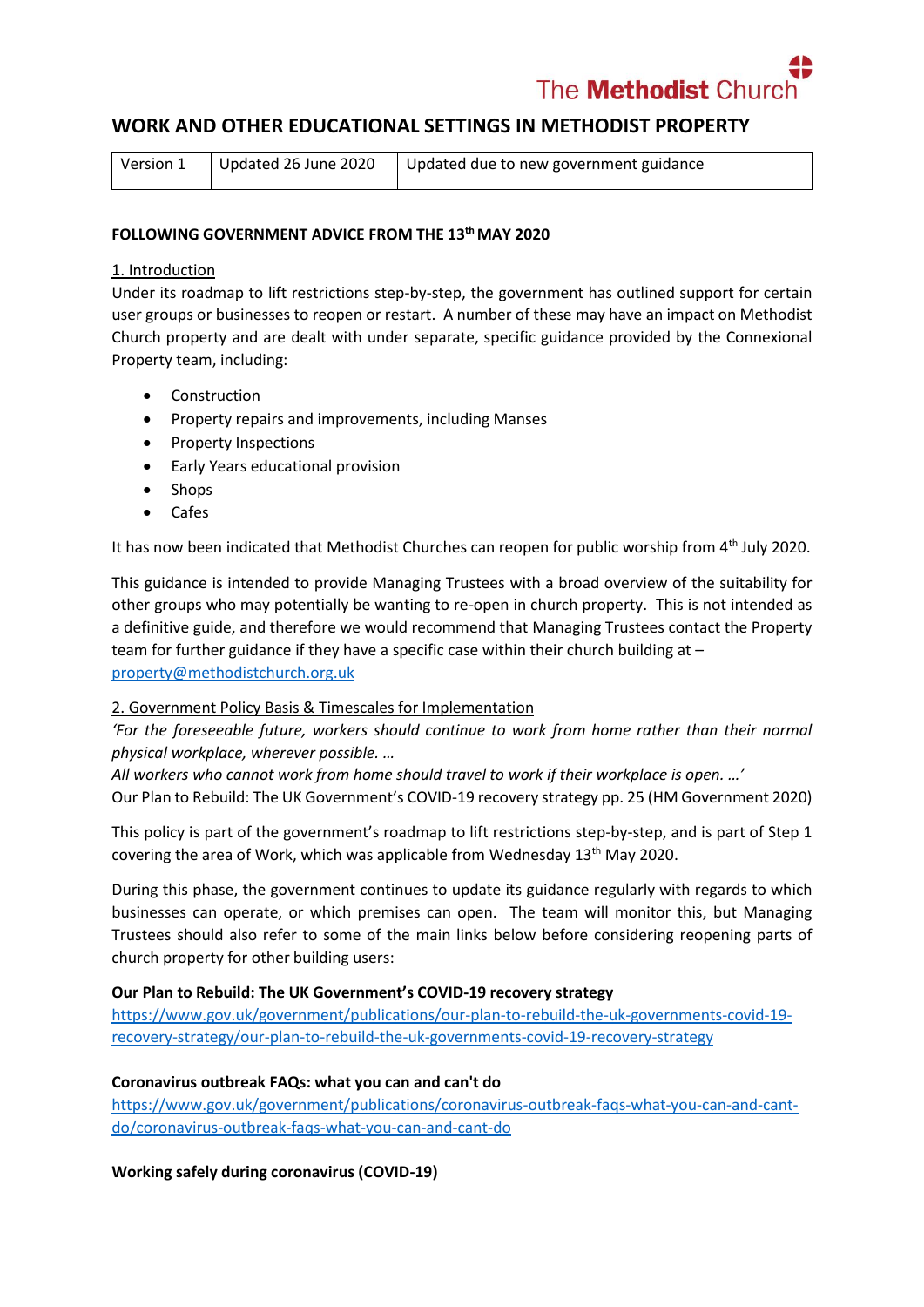

<https://www.gov.uk/guidance/working-safely-during-coronavirus-covid-19>

### 3. Businesses & Venues that must remain closed to members of the public

The government's guidance continues to be updated, and is outlined here. If any of these activities previously took place within a church property they must currently remain closed –

[https://www.gov.uk/government/publications/further-businesses-and-premises-to-close/further](https://www.gov.uk/government/publications/further-businesses-and-premises-to-close/further-businesses-and-premises-to-close-guidance)[businesses-and-premises-to-close-guidance](https://www.gov.uk/government/publications/further-businesses-and-premises-to-close/further-businesses-and-premises-to-close-guidance)

### 4. Work Settings

In the quote from government guidance in Item 2, there is encouragement to continue to work if possible. There is also clear guidance to continue to work from home where practical and possible, to reduce the transfer of the virus and reduce pressure on public transport services and road networks. Employers are being encouraged to enable workers to achieve this, but in some cases it is not possible or practical. In such cases, the government has produced updated guidance on  $11<sup>th</sup>$  May 2020 -

### **Working safely during coronavirus (COVID-19)**

<https://www.gov.uk/guidance/working-safely-during-coronavirus-covid-19>

If a church property provides such accommodation, then Managing Trustees should make reference to this guidance and discuss arrangements with directly employed staff, or tenants (if a third party lease etc. agreement). This communication needs to ascertain what risks are associated with allowing people to work again in the property and whether all the requirements for safe working can be achieved.

Managing Trustees should also make reference to the followin[g Coronavirus](https://www.methodist.org.uk/for-churches/property/coronavirus-guidance-for-property/) guidance for Property:

- Risk assessments
- Re-opening buildings
- Cleaning regimes

### 5. Educational Settings

i. Early Years Settings:

As outlined in the separate specific guidance [here,](https://www.methodist.org.uk/for-churches/property/coronavirus-guidance-for-property/) early years education provision, amongst others, is being asked to plan for reopening from the  $1<sup>st</sup>$  June 2020. This government guidance covers all early years providers in England, which include the following groups:

- Local authority-maintained schools
- Non-maintained schools
- Independent schools
- All providers on the early years register
- All providers registered with an early years childminder agency

Managing Trustees need to assure themselves that their provision or provider fits into one of these categories. This guidance and expectation to open is currently aimed only at early years providers who are registered with OfSTED or a Childminder Agency under the Childcare Act 2006. More information on the definition and differentiation on this can be found at -